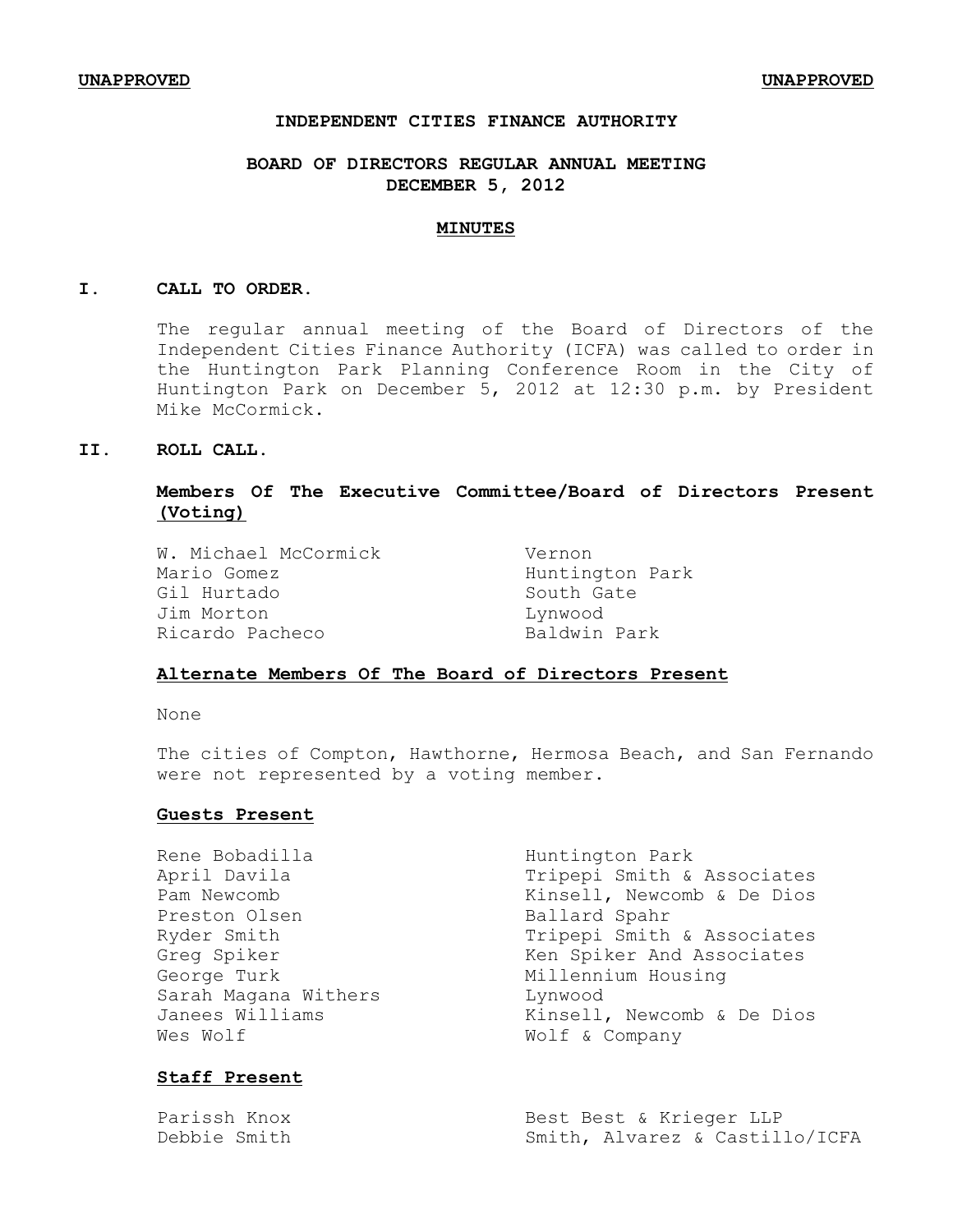**INDEPENDENT CITIES FINANCE AUTHORITY Board of Directors Meeting, December 5, 2012 Page 2**

### **III. AMENDMENTS OR ADJUSTMENTS TO THE AGENDA**.

There were no amendments or adjustments to the agenda.

#### **IV. PUBLIC COMMENTS.**

There were no members of the public who wished to speak.

#### **V. NEW BUSINESS.**

# **A. APPROVAL OF MINUTES OF THE SEPTEMBER 12, 2012 BOARD OF DIRECTORS MEETING.**

It was moved by Jim Morton, seconded by Mario Gomez, and unanimously carried that the minutes of the September 12, 2012 Board of Directors meeting be approved.

**B. APPROVAL OF THE FINANCING OF A 93-UNIT MANU8FACTURED HOME COMMUNITY BY ICFA FOR MILLENNIUM HOUSING OF CALIFORNIA AND ITS AFFILIATES, COACH OF SAN DIEGO, INC. AND MILLENNIUM HOUSING CORPORATION LOCATED IN THE CITY OF FRESNO, COUNTY OF FRESNO.**

Staff reported generally as follows:

The proposal is to finance the funding of a manufactured home community in the City of Fresno (Millbrook Mobile Home Village).

George Turk of Millennium Housing provided a brief report on the park and on all aspects of financing of the project.

Staff presented a report on manufactured home communities financed through ICFA, the financial team, and costs of issuance for the project.

President McCormick thanked Mr. Turk for bringing this financing to the Authority, and asked if there were any questions or comments. There were none.

It was moved by Mario Gomez, seconded by Jim Morton, and unanimously carried to approve all aspects of the proposed financing on behalf of Millennium Housing.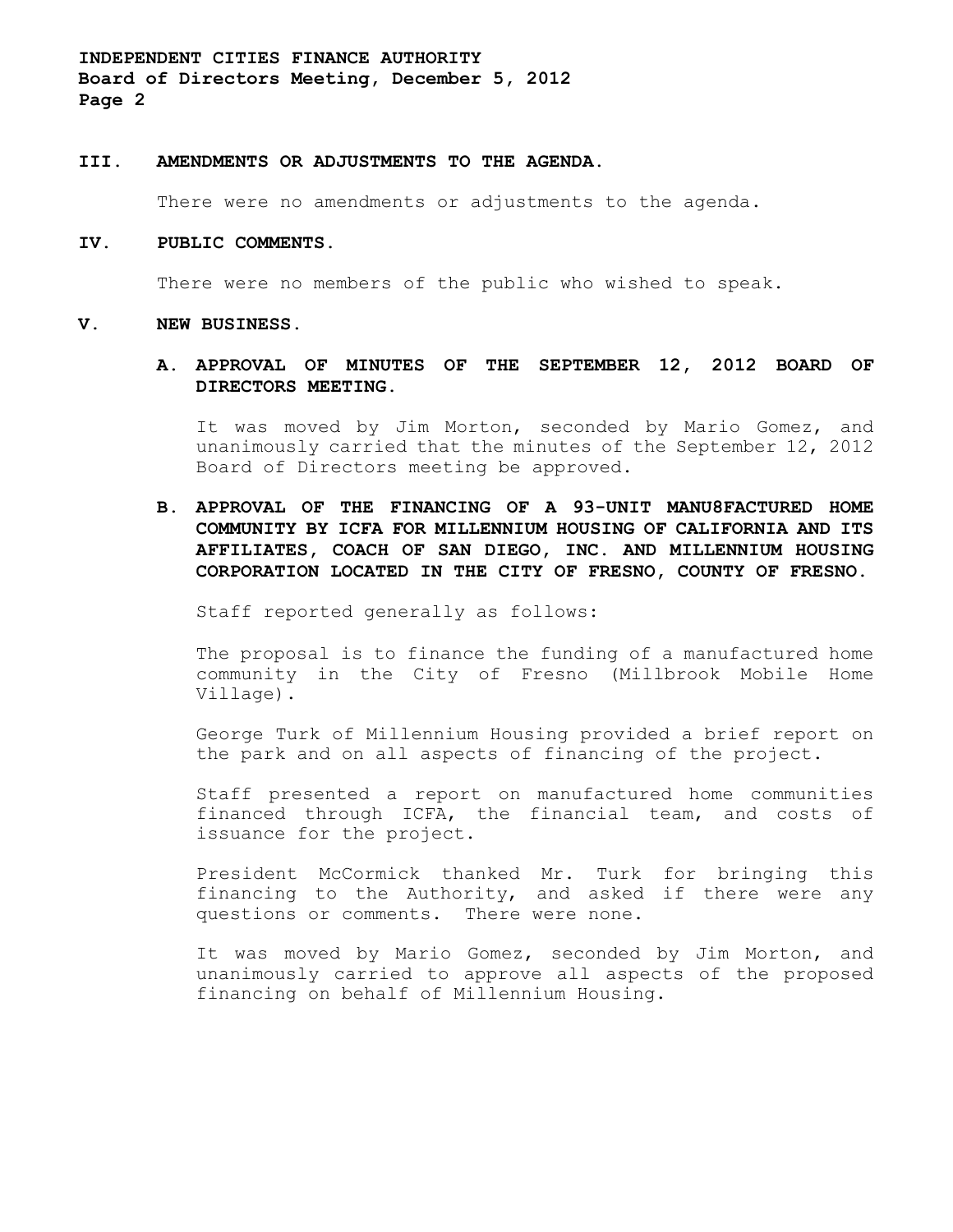**INDEPENDENT CITIES FINANCE AUTHORITY Board of Directors Meeting, December 5, 2012 Page 3**

> **D. APPROVAL AND ADOPTION OF RESOLUTION 2012-9 (A RESOLUTION OF THE BOARD OF DIRECTORS/EXECUTIVE COMMITTEE OF THE INDEPENDENT CITIES FINANCE AUTHORITY AUTHORIZING THE ISSUANCE OF ITS NOT TO EXCEED \$7,500,000 AGGREGATE PRINCIPAL AMOUNT OF INDEPENDENT CITIES FINANCE AUTHORITY MOBILE HOME PARK REVENUE BONDS (MILLBROOK MOBILE HOME VILLAGE) SERIES 2012A AND INDEPENDENT CITIES FINANCE AUTHORITY MOBILE HOME PARK SUBORDINATE REVENUE BONDS (MILLBROOK MOBILE HOME VILLAGE) SERIES 2012B, AND APPROVING CERTAIN DOCUMENTS AND AUTHORIZING CERTAIN ACTIONS IN CONNECTION THEREWITH).**

Staff reported generally as follows:

Resolution 2012-9 is the ICFA document which formally authorizes the issuance and delivery of the bonds and authorizes the execution of the bond documents. The various bond documents facilitate the funding thereof.

It was noted that ICFA will receive a fee at closing equal to 20 basis points times the principal amount of the bonds issued. ICFA will thereafter receive an annual fee equal to 10 basis points on the outstanding principal of the bonds as long as the bonds are outstanding. The bonds are not an obligation of the Authority. They are payable solely from revenues from the parks to repayment of the bonds. Generally, after issuance of the bonds, ICFA's responsibilities will be limited to reviewing reports provided by the Oversight Agent and the Trustee.

President McCormick asked if there were any questions or comments. There were none.

It was moved by Mario Gomez, seconded by Gil Hurtado, and unanimously carried as follows:

- 1. To approve/adopt Resolution 2012-9 approving the bond issuance and the various agreements and documents relating thereto; and
- 2. To authorize President McCormick and staff to execute all necessary documents.

# **D. UPDATE ON ICFA EDUCATIONAL SEMINAR TO BE HELD ON JANUARY 16, 2013.**

Staff reported generally as follows: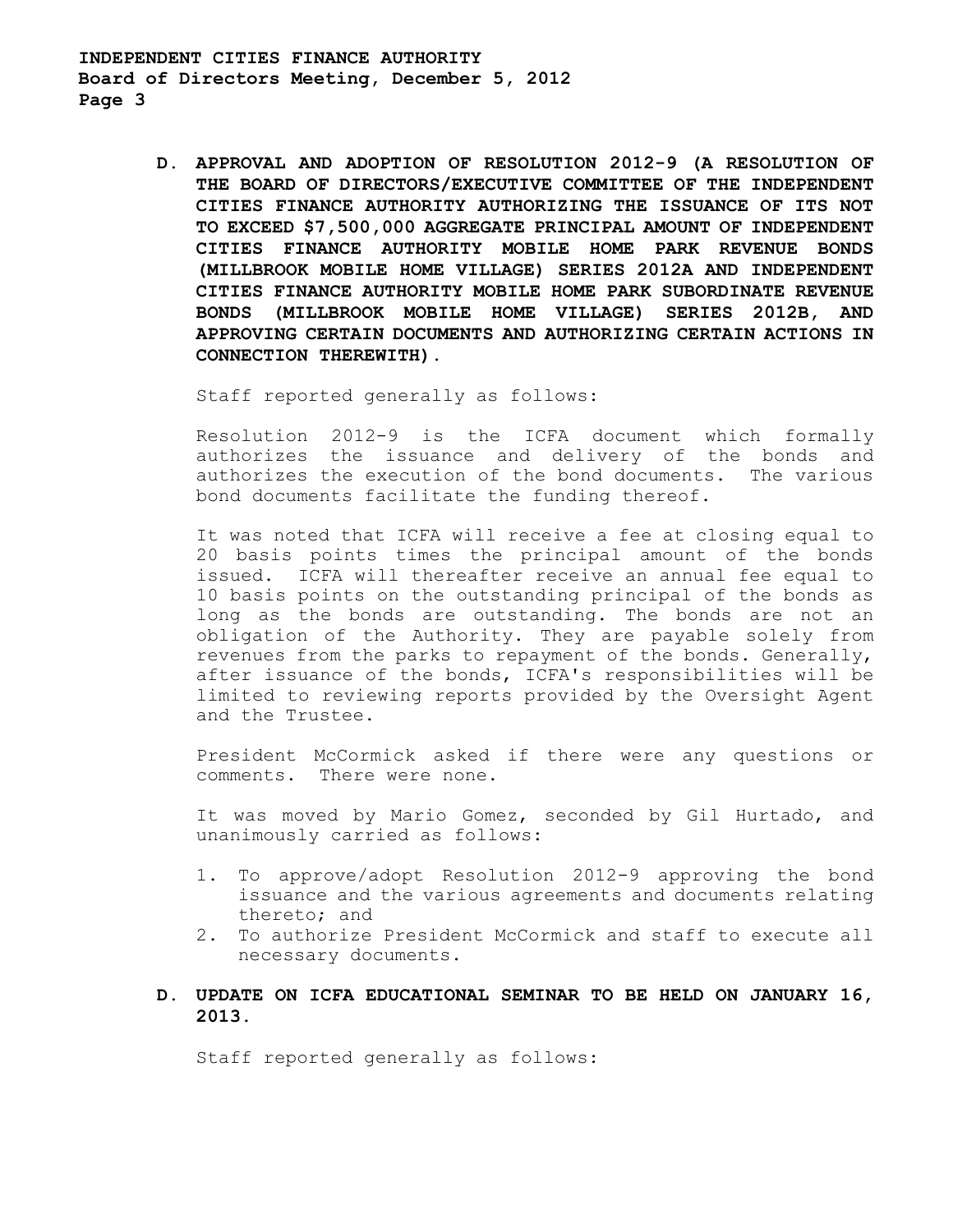At the September Board of Directors meeting, authorization was given for staff and consultants to plan and implement an ICFA educational seminar on January 16, 2013. In that regard, the conference will take place from 9:00 a.m. to 1:00 p.m. at Luminarias Restaurant in the City of Monterey Park. The theme is "Developing Housing Programs in the Post-Redevelopment World." Presentation topics/speakers include:

| Designing, Financing and<br>Administering Single-Family<br>Home Ownership Programs | Matt Callahan - Civic Center Home<br>Loans<br>Remoun Said - ReNew Real Estate Sales<br>Walter Zhovreboff - First Home, Inc.                                                       |
|------------------------------------------------------------------------------------|-----------------------------------------------------------------------------------------------------------------------------------------------------------------------------------|
| Mobile Home Park Financing                                                         | Pam Newcomb - Newcomb DeDios<br>Financial Group<br>John Raymond - City of Palm Springs<br>George Turk - Millennium Housing<br>Janees Williams - Newcomb DeDios<br>Financial Group |
| Get Home Now                                                                       | Duane Covert - APD Solutions<br>Chapman Walsh - APD Solutions                                                                                                                     |
| Current Financing Strategies<br>For Affordable Housing                             | Matt Duke - Avant Strategic Partners<br>Fred Olsen - Ballard Spahr<br>Preston Olsen - Ballard Spahr<br>Ryan Warburton - Ballard Spahr                                             |

The program will consist of an opening session and four breakout sessions (noted above), along with continental breakfast, lunch and table top displays. It is anticipated that the cost of the event will be approximately \$6,000. Contributions from sponsors will be used to help offset the costs of the event. In addition, numerous organizations are promoting the event on their websites and/or newsletters.

The event will be an excellent opportunity for private sector professionals and city officials alike to share ideas and expand their networks. All those in attendance were encouraged to attend the event.

# **E. UPDATE ON ICFA'S COMMUNITY OUTREACH PROGRAM.**

On June 27, 2012 an ICFA Community Outreach Program was approved by the Board. The program allows eligible Board Members to make an annual maximum allocation of \$5,000 to the charity of their choice. To date, contributions have been made as follows:

- Crew 419 (Mike McCormick)
- Southeast Women's Organization (Mario Gomez)
- St. John The Baptist School (Ricardo Pacheco)